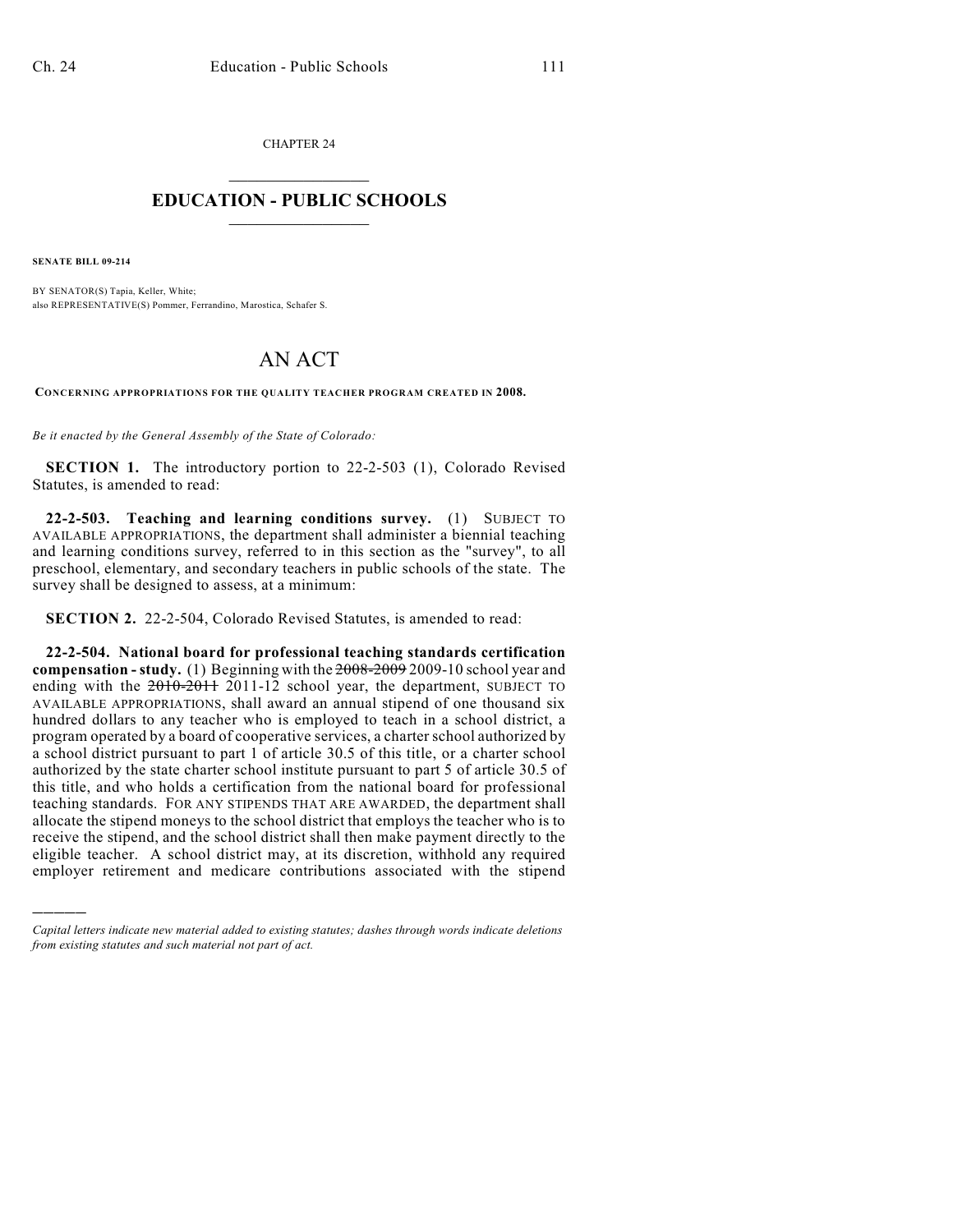pursuant to this section from the one thousand six hundred dollar stipend amount. FOR ANY STIPENDS THAT ARE AWARDED, the stipend shall be:

(a) Payable on May 1, 2009, and each May 1 thereafter;

(b) Prorated for less than full-time employment;

(c) Considered regular salary under section 24-51-101 (42) (a), C.R.S., or member's compensation as that term is used in section 22-64-201 (11); and

(d) In addition to, and not in lieu of, any existing compensation being awarded at the local level to a teacher who holds a certification from the national board for professional teaching standards.

(2) Beginning with the 2008-2009 2009-10 school year and ending with the 2010-2011 2011-12 school year, SUBJECT TO AVAILABLE APPROPRIATIONS, an additional annual stipend of three thousand two hundred dollars shall be awarded to any teacher who meets the criteria set forth in subsection (1) of this section and who is employed as of May 1 in a given school year in a school that received a low or unsatisfactory rating on the previous year's school accountability report. SUBJECT TO AVAILABLE APPROPRIATIONS, a teacher shall continue to receive the additional stipend award pursuant to this subsection (2) if he or she remains employed in a school that was previously rated as low or unsatisfactory but receives a higher rating in a subsequent school accountability report. The additional stipend for such teachers shall be subject to the same restrictions and requirements as set forth in subsection (1) of this section.

(3) (a) On or before August 30,  $2010$ , the department shall contract with an outside source to conduct two studies concerning the effectiveness of the ANY annual stipends awarded to teachers pursuant to this section.

(b) The first study shall evaluate the effect of national board certification on student achievement, using longitudinal growth as a measurement. The results of the study shall describe, at a minimum, any differential effectiveness correlated to school characteristics, including but not limited to:

(I) Title I of the federal "Elementary and Secondary Education Act of 1965", 20 U.S.C. sec. 6301 et seq., eligibility;

(II) School size; and

(III) The proportion of students who attend the school for whom English is a second language.

(c) The second study shall evaluate the effectiveness of the stipend ANY STIPENDS AWARDED on encouraging teachers to obtain national board certification AND encouraging teachers to teach in low-performing schools, the effect of the national board certification on teacher retention, and the effect of having national board certified teachers on the culture of the school.

(d) On or before January 30,  $2011$  2012, the department shall submit a report